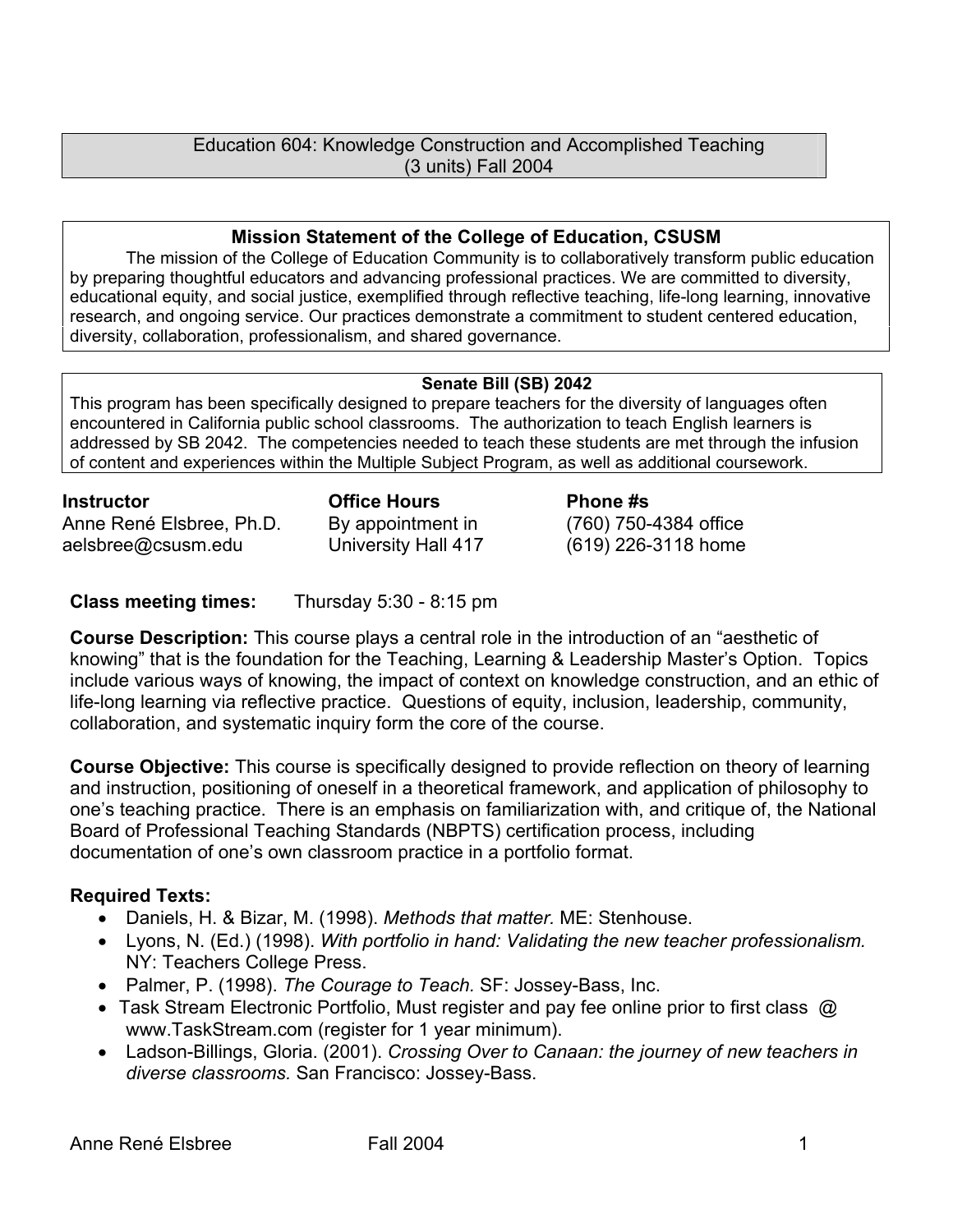**Recommended Reading:** In order to stay updated regarding educational issues that impact learning and instruction, you are urged to read current publications in the field. Some examples include: *Educational Leadership, Language Arts, Science and Children, Democracy & Education, Phi Delta Kappan,* and *Rethinking Schools.* These and similar publications will be very helpful as you complete the assignments for this course. Also *American Psychological Association Manual 5th ed.* Will be useful in learning how to write for academic purposes.

**Accommodations for Disabilities:** Discuss your needs for limited accommodation with the instructor within the first week of the semester. Students requiring substantial accommodations need to contact Disabled Student Services in order to make the necessary arrangements. Located in Craven Hall, Room 5025A, or reach by phone at (760) 750-4905 or (760) 750-4909 (TDD users).

**Plagiarism:** All work completed for this class must be of your own design. When relying on supporting documents authored or created by others, cite them clearly and completely using American Psychological Association (APA) style format (APAStyle.org). Failure to credit others and create original work of your own may result in a failing grade.

**Readings:** Reading requirements are critical to productive class discussion and assignments and will need your time and attention. The dates the readings and homework assignments are listed on the calendar indicate the date the readings and homework assignments are due.

**Course Load:** In all master course work, it is expected that for every one hour of contact time, you will complete approximately one hour of work outside of class. Please plan accordingly.

**Professional Demeanor**: Grading will also include a component of "professional demeanor." Students will conduct themselves in ways that are generally expected of those who are entering the education profession. This includes but is not limited to the following:

- Attendance;
- On-time arrival to all class sessions;
- Advance preparation of readings and timely submission of assignments;
- Respectful participation in all settings (e.g., whole group, small group, in/outside of class);
- Carefully considered, culturally aware approaches to solution-finding.

If instructor has to address any of the above with you – you most likely will not earn full credit.

# **Please note assignments are due whether or not you are present in class that day.**

## **While this syllabus is carefully planned, it may be modified at any time in response to the needs and interests of the class.**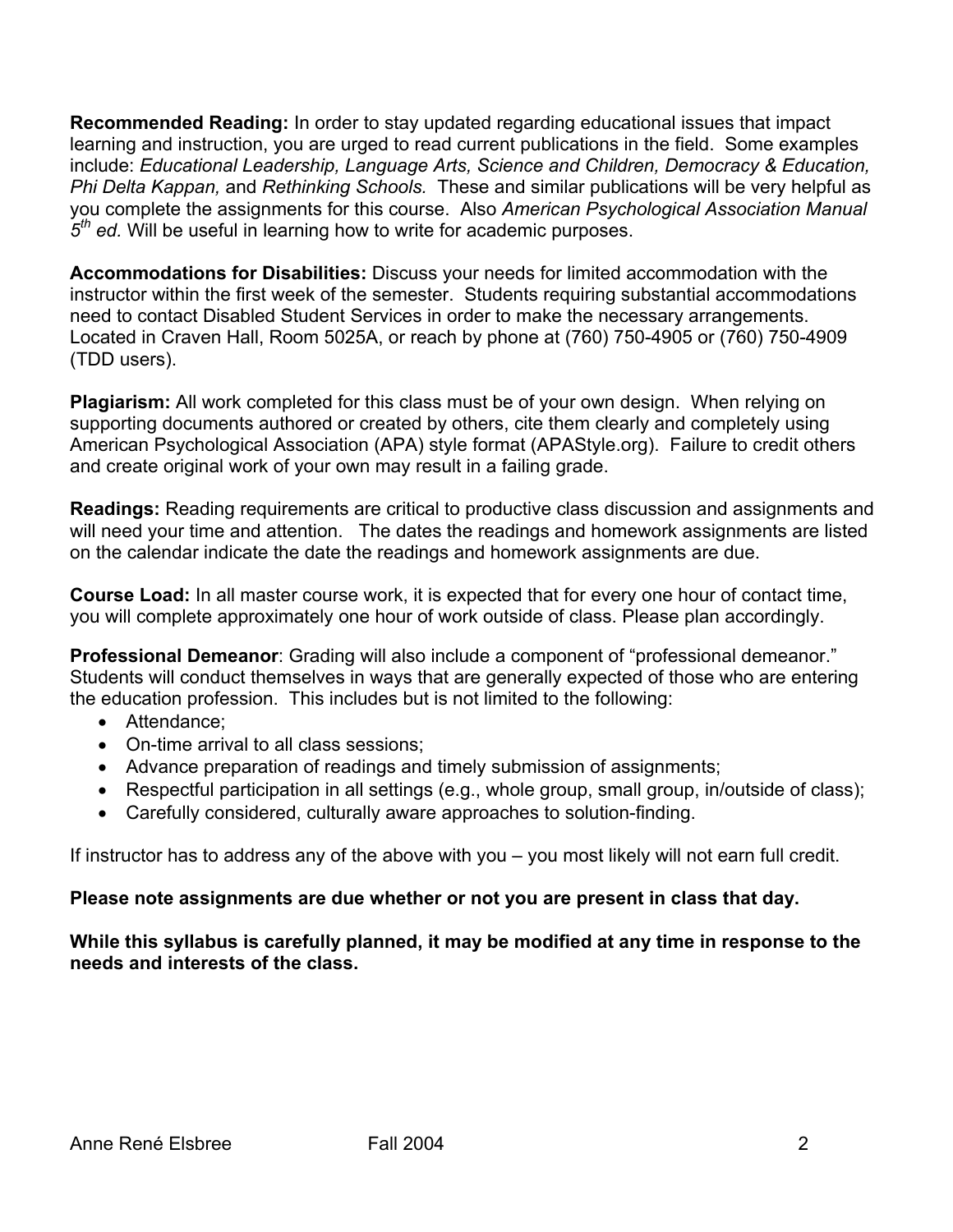**College of Education Attendance Policy:** Due to the interactive nature of courses in the College, and the value placed on the contributions of every student, students are expected to prepare for, attend, and participate in all classes. For extenuating circumstances contact the instructors **before** class is missed, and make arrangements to make up what was missed. At minimum, a student **must attend more than 80% of class time**, or s/he may not receive a passing grade for the course. If a student misses more than 5.5 hours (2 classes) or is late (or leaves early) for more than three sessions, the highest possible grade earned will be a "C". **Notification of absences does not allow students to assume they are automatically excused.** 

| student's name printed                                                                             |                                               |                                                             | school                                  |
|----------------------------------------------------------------------------------------------------|-----------------------------------------------|-------------------------------------------------------------|-----------------------------------------|
| signature                                                                                          |                                               |                                                             | date                                    |
| home telephone                                                                                     |                                               | cell phone                                                  | email                                   |
|                                                                                                    |                                               | Attendance/Participation/Artifact & Assignment Grade (22 %) |                                         |
| 9/2                                                                                                | reflection                                    | 10/21                                                       | __________ ch. 3                        |
| 9/9                                                                                                | quiz                                          | 10/28                                                       | $\sqrt{1 - 4}$ ch. 4                    |
| 9/16                                                                                               | centers                                       | 11/4                                                        | $\frac{1}{\sqrt{1-\frac{1}{2}}}\cosh 5$ |
| 9/23                                                                                               | group work                                    | 11/11                                                       | ch. 6                                   |
| 9/30                                                                                               | portfolio                                     | 11/18                                                       | portfolio workshop                      |
| 10/7                                                                                               | __________ ch. 1                              | 12/2                                                        | ind. portfolio prep                     |
| 10/14                                                                                              | ch. 2                                         | 12/9                                                        | <b>Final</b>                            |
| (1 free absence or $+2\%$ for perfect attendance<br>See above ^ for more info)                     |                                               |                                                             | Total Points ________________/ 22 %     |
| <b>Professional Demeanor</b>                                                                       |                                               |                                                             | $- 18\%$                                |
| <b>Assignments</b>                                                                                 |                                               | <b>Due Dates</b>                                            | Percentage                              |
|                                                                                                    | <b>Best Practice Group Demonstration</b>      | $10/7 - 11/11$                                              | /25%                                    |
| <b>Philosophy Paper Drafts</b>                                                                     |                                               | 9/16 & 11/4                                                 | /25%                                    |
|                                                                                                    | <b>Electronic Portfolios of Best Practice</b> | 9/23, 11/18, 12/3                                           | /20%                                    |
| <b>Total</b>                                                                                       |                                               |                                                             | $100\% =$ Grade                         |
| <b>Course Grading &amp; Evaluation</b><br>90-100 pts = $A$<br>$80 - 89$ pts = B<br>$70-79$ pts = C |                                               |                                                             | $0-69$ pts = No Credit                  |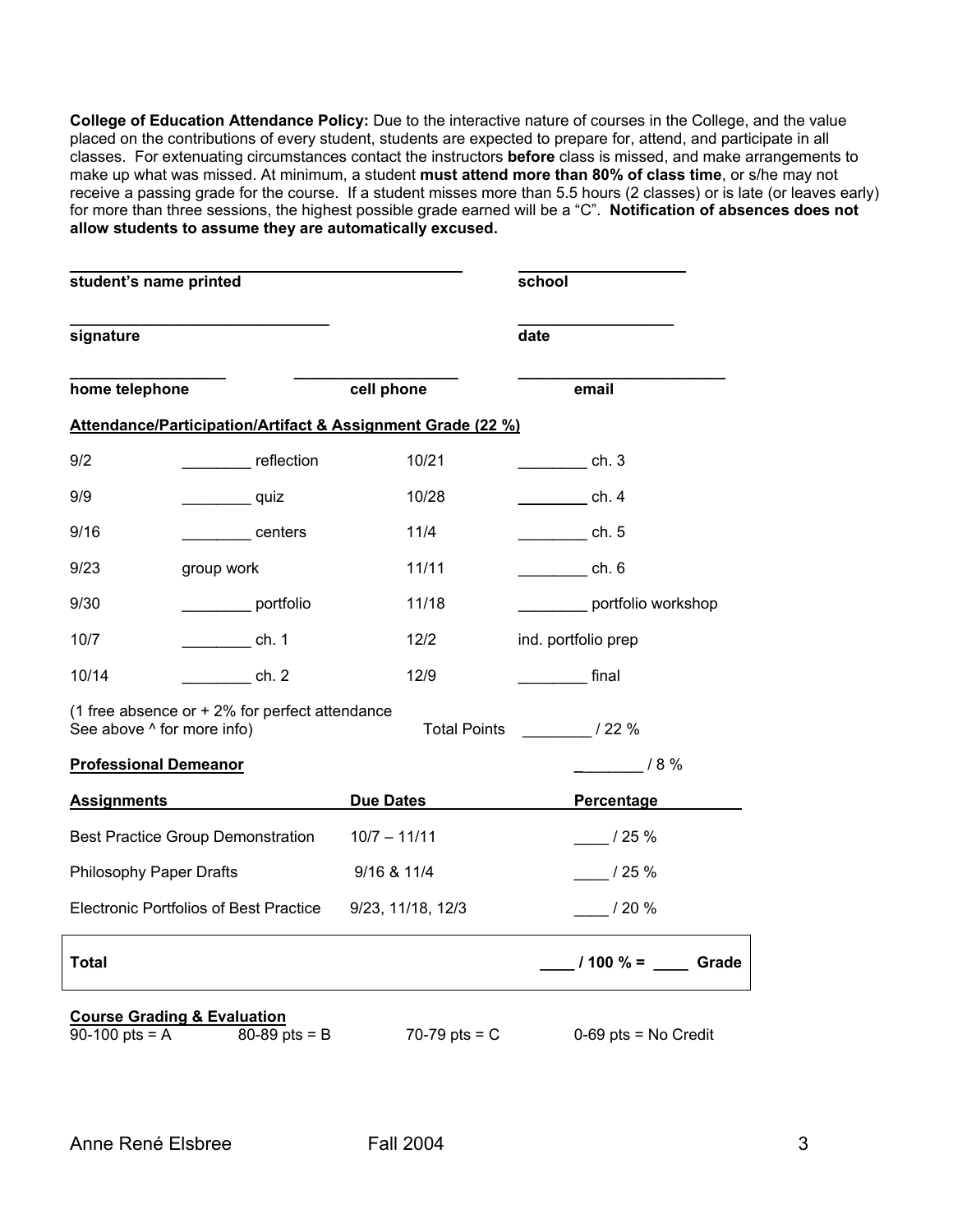# **Tentative Class Schedule**

*Readings are in italics next to the date you should have completed the reading.*  **Assignments are in bold next to the date they are due.**

Session 1 Sept 2 Course overview (Syllabus, Assignments & Class Norms) Define Conceptions of Knowledge WebCt Lesson *Syllabus*  **Sign Up for a Best Practice Demonstration. Confirm Class Schedule & Assignments Post on WebCT by Monday Sept 6th @ midnight a 1 pg reading reflection, connecting Palmer's ideas to your teaching practice. (2 pts go towards S-1)**

Session 2 Sept 9 **Syllabus Quiz: (2 pts.)** Discuss Parker Palmer's Courage to Teach Building Community

## **Bring an artifact to share that represents who you are as a teacher.**

Plan a Best Practice Demonstration

- Plan for a 20-minute presentation modeling best practice
- Use videotape from lessons used in your classrooms to model your best practice;
- Be creative, do your best work;
- In your (videotaped) K-12 lesson as well as class presentation
	- o use visuals, props, and varied activities that engage the entire group;
	- o address the needs of different learning styles, cultures, readiness levels, interests, and talents;
	- o create a culturally relevant pedagogy that addresses academic achievement, cultural competence, and sociopolitical consciousness.
- *Remember your peers have read the appropriate chapter, so DO NOT teach the content extensively, rather bring it to life with a model demonstration.*
- Plan individually for 5 minutes, as a group for one hour. Determine:
	- when you will meet (2-4 planning session)
	- **who will type up the plan and email to group and Anne René by Monday,**
	- who will create the group email and send it,
	- who will model & videotape lesson, and
	- who will respond to feedback from the instructor
	- materials needed for the lesson and who will bring/create them.

**In class create a Rubric for the Best Practice Demonstrations.** 

**Post on WebCT by Monday Sept 6th @ midnight a 1 pg reading reflection,** 

**connecting Palmer's ideas to your teaching practice. (2 pts go towards S-1)** 

- 
- *Read Syllabus Parker Palmer's Courage to Teach (entire text)*  - Harvey Daniel's p. v-vii, 247-249, & your chap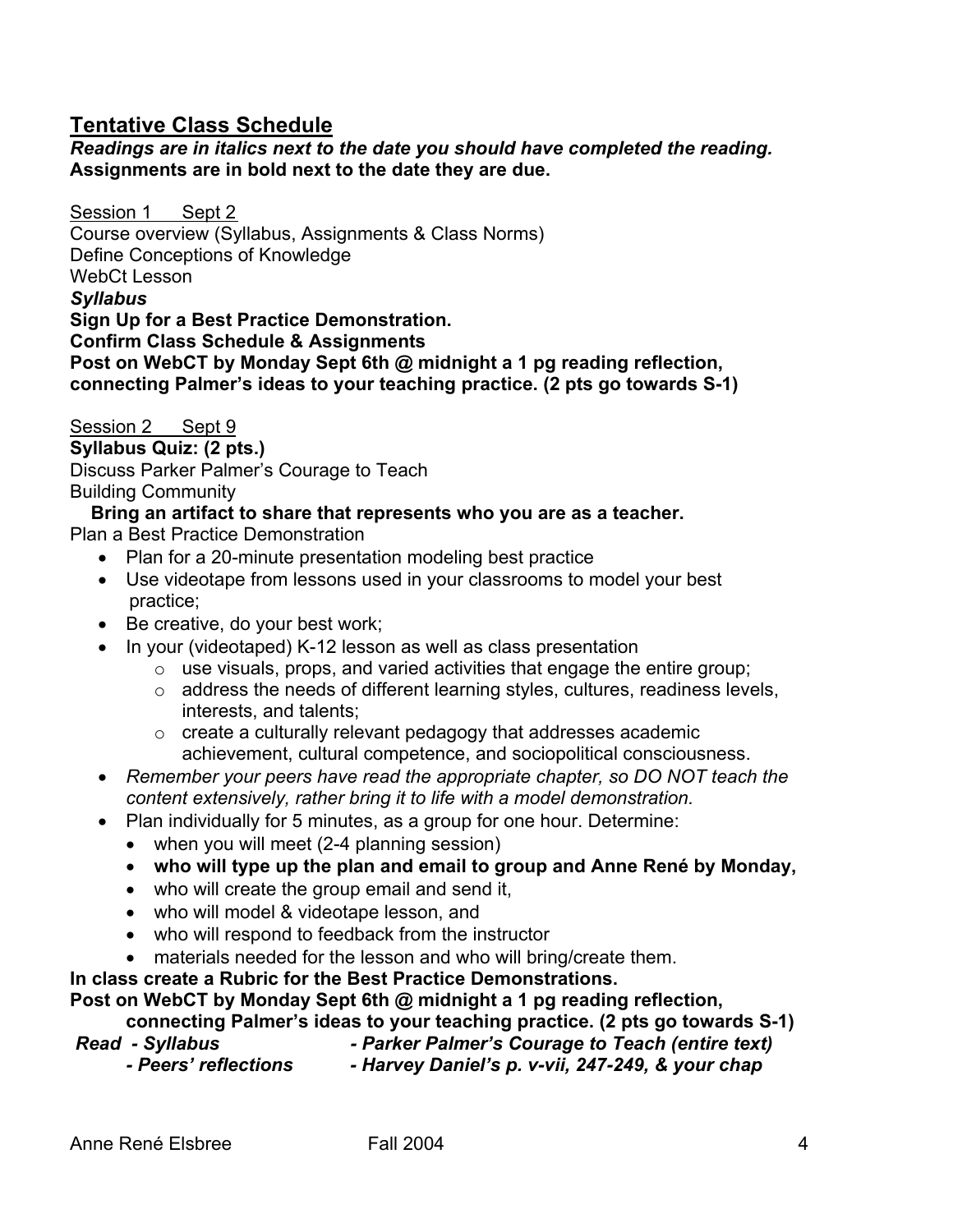# **Tenative Class Session Continued**

Session 3 Sept 16

Center Activity on Culturally Relevant Pedagogy

*Read Gloria Ladson Billing's Crossing Over to Canaan (Entire text)*  Philosophy Paper

## **Bring 4 copies of your 3-page philosophy of education draft #1. Philosophy should address:**

- your beliefs about knowledge and learning
- how you enact your beliefs in your choice curriculum, your instructional strategies and your management style
- how your identity plays a role in your pedagogy and how you meet the needs of your students
- Then get in groups of 3 (no larger), pass out copies of philosophy statement drafts.

 Focus on one at a time as a group, being attentive to the big ideas, how well they are supported, and how well they are connected to both the ideas of others and examples of classroom practice;

 Respond in writing to each peer, by asking questions that probe and push the author to articulate what they mean.

 Discuss the draft as a group, by asking the author the questions generated in the written response.

 Allow about 30 minutes of undivided attention per draft, roughly 10 minutes to read, 10 minutes to write response, and 10 minutes to discuss as a triad. Attach peer response, one from each member of the group, to draft. Be sure group names are clearly indicated on draft, along with the author's name clearly delineated.

 In the last 10 minutes, as a large group we will discuss what you learned by reflecting on your own philosophy and the philosophies of your peers.

#### **Create rubric for philosophy paper in class Jigsaw Lyon's** *With Portfolio in Hand.*

Session 4 Sept. 23 Best Practice Demonstration Group Preparation – Meet with group.

Session 5 Sept. 30

Portfolios: Task Stream & NBPTS Certification Process

Develop portfolio design rubric

*Register for Task Stream prior to Sept 30th* 

*National Board website (www.nbpts.org),* 

*National Boards in California web interactive CDRom (provided)* 

**Bring portfolio vessel, navigation plan and list of planned entries.** 

**Create Portfolio Rubric in class** 

**Review expectations for Best Practice Demonstrations** 

*Read Jigsawed Reading of Lyons' With Portfolio in Hand*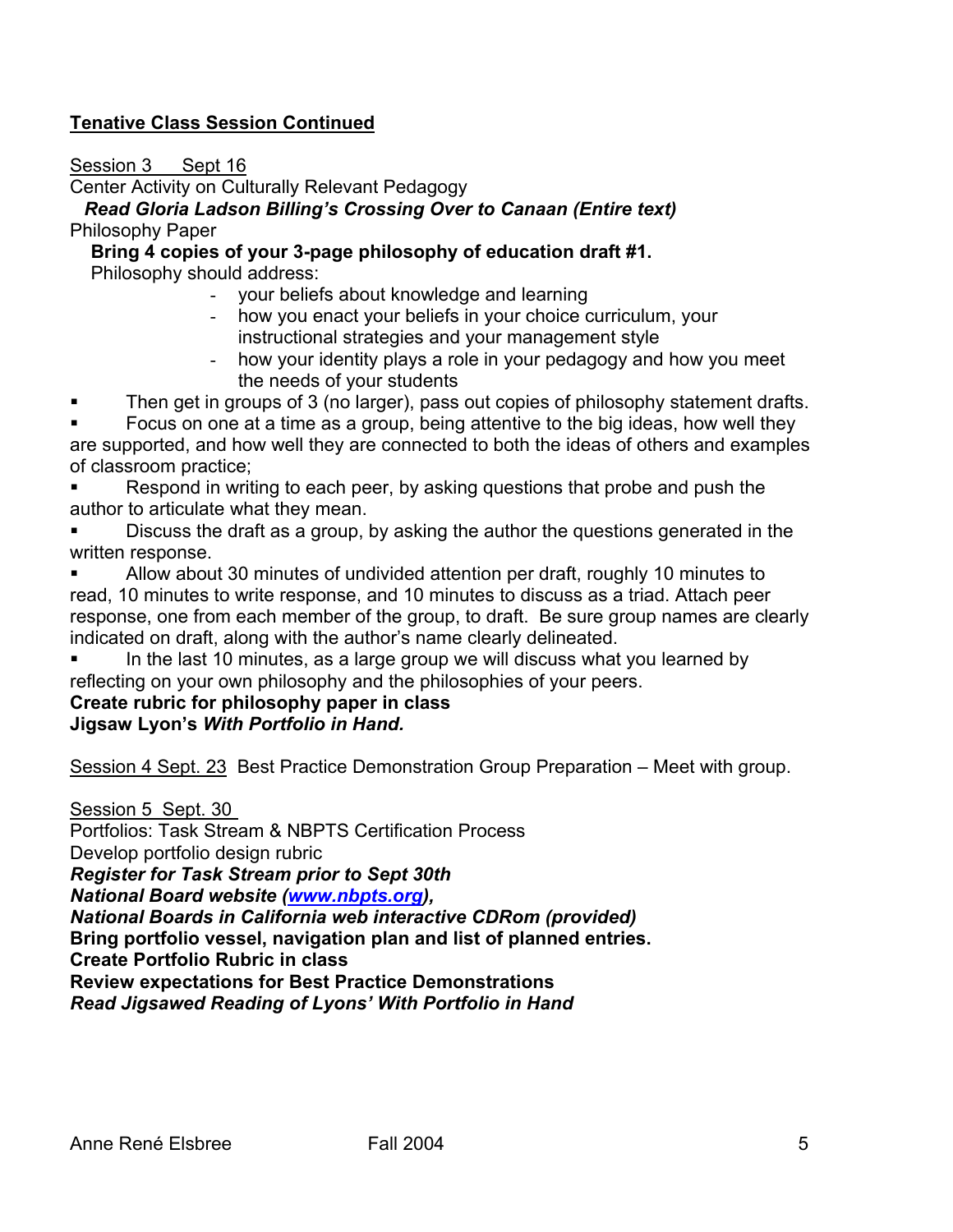# **Tenative Class Session Continued**

Session 6 Oct 7 Portfolio Discussion Review expectations Integrated Instruction - Review best practice - Address cultural relevancy of practice - Group model - Discuss other applications of best practice

**Class participants respond with written reflections.** *Read Daniels p. 0-56* 

Session 7 Oct 14

Small Group Activities

- Review best practice
- Address cultural relevancy of practice
- Group model

- Discuss other applications of best practice

#### **Class participants respond with written reflections.** *Read Daniels p. 57-95*

Session 8 Oct 21

Representing to Learn

- Review best practice
- Address cultural relevancy of practice
- Group model
- Discuss other applications of best practice

**Class participants respond with written reflections.** *Read Daniels p. 96-129* 

Session 9 Oct 28

Classroom Workshop

- Review best practice
- Address cultural relevancy of practice
- Group model
- Discuss other applications of best practice

**Class participants respond with written reflections.**

*Read Daniels p. 130-169*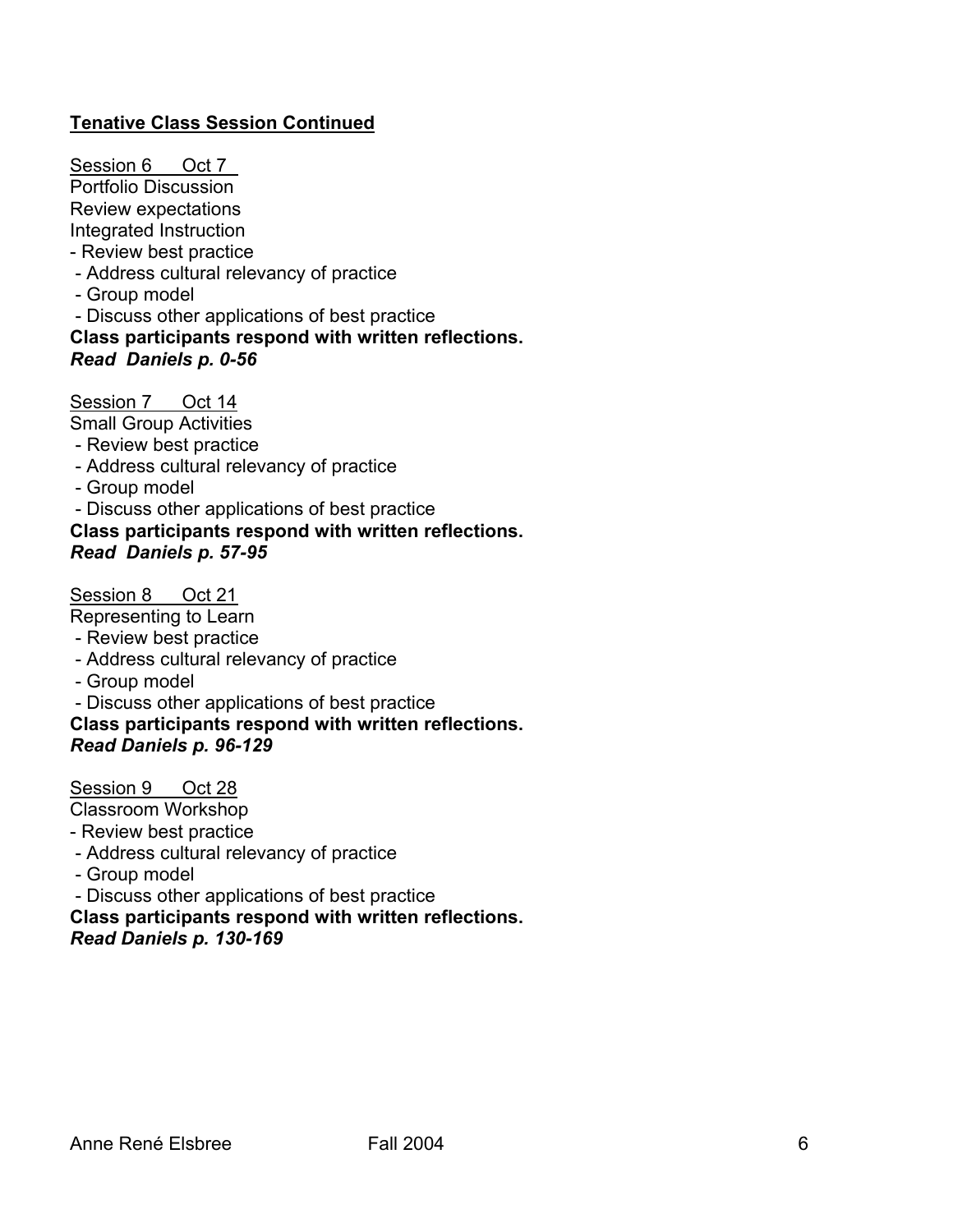# **Tenative Class Session Continued**

Session 10 Nov 4 Authentic Experiences - Review best practice - Address cultural relevancy of practice - Group model - Discuss other applications of best practice **Class participants respond with written reflections. Philosophy Draft #2 Due with self, peer, instructor feedback and draft #1 attached.** *Read Daniels p. 170-201* 

Session 11 Nov 11 Reflective Assessment - Review best practice

- Address cultural relevancy of practice
- Group model
- Discuss other applications of best practice

**Class participants respond with written reflections.**  *Read Daniels p. 202-246* 

Session 12 Nov 18 Portfolio Workshop – **Come prepared to work in class. Conference with Anne René**

Session 13 Dec 2 Independent Work on Portfolios **Post Electronic Portfolios Dec 3rd– No exceptions!** 

Session 14 Dec 9 Portfolio Sharing & Potluck Reflections on the semester Implications for education reform & accomplished teaching Discuss next semester coursework

# **Assignments are due when noted even if absent.**